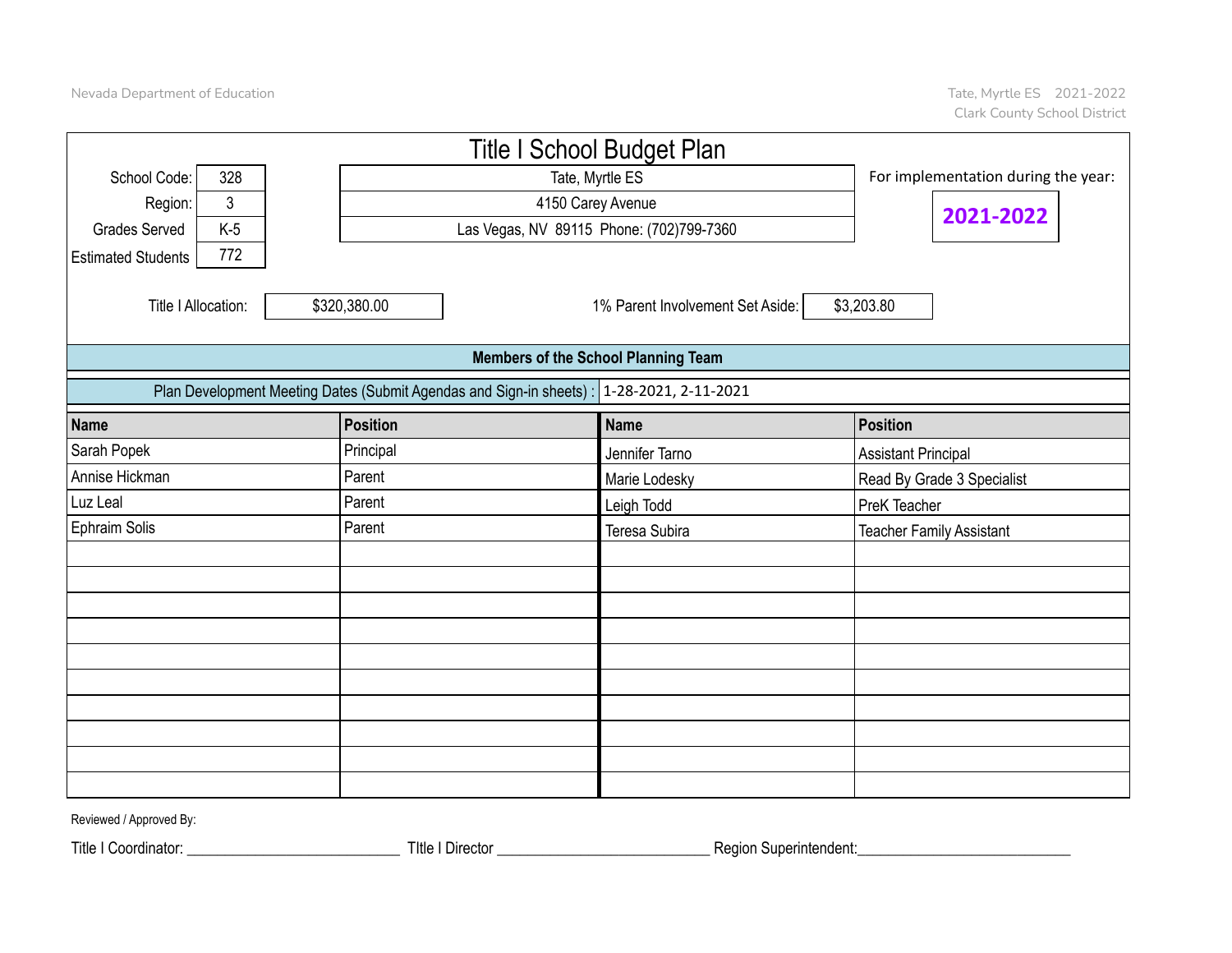Michelle Meuman and a state of the Greg Kramer Rebecca Access Janet Control of the Basic School and Access 197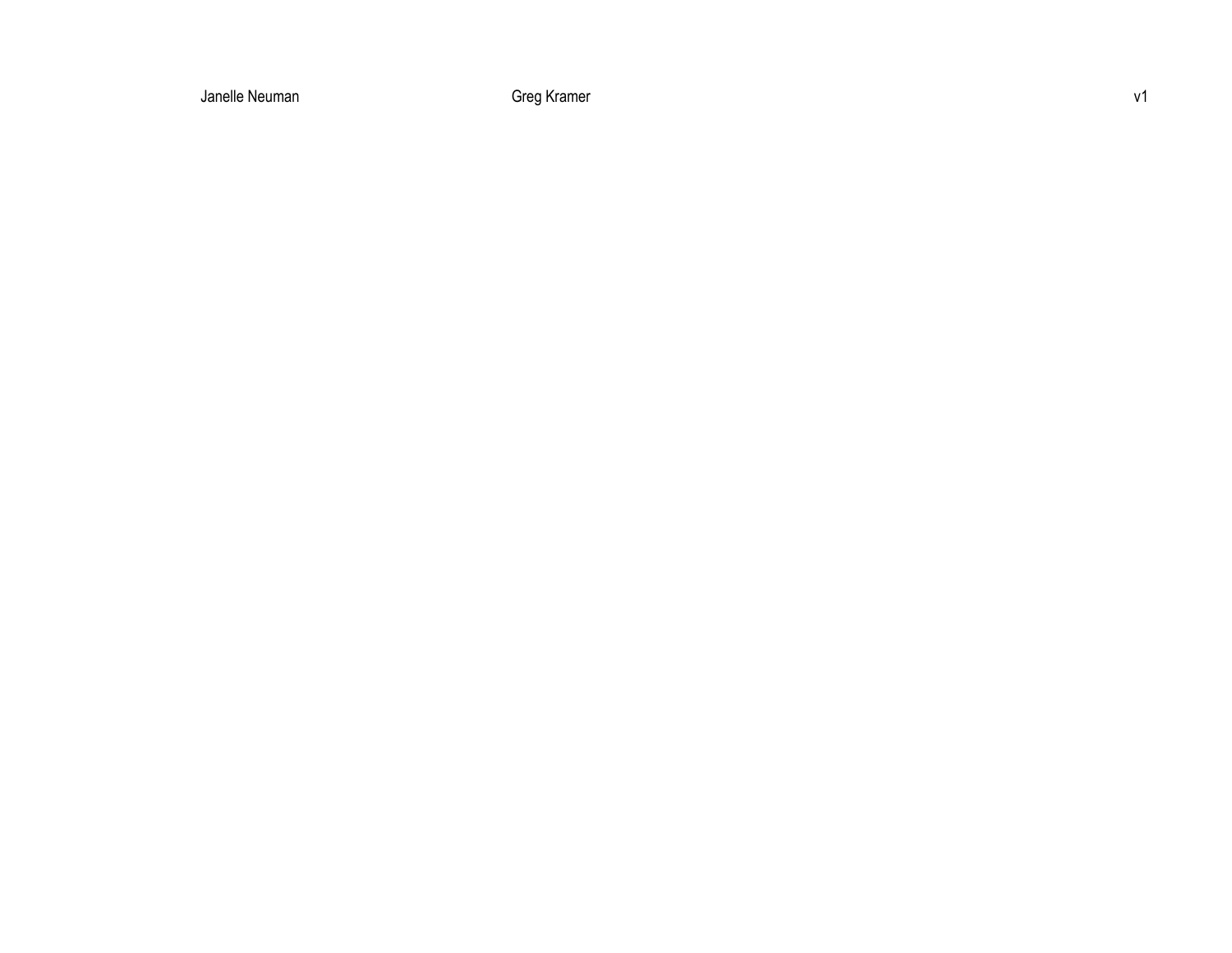Nevada Department of Education Tate, Myrtle ES 2021-2022 Clark County School District

## Budget Narrative Summary

| Licensed Staffing (Class size reduction; Strategist) |                              |             |                             |                                                                                                                                                                                                                     |                  |                                                 |     |                   | Title I Use Only                                          |                                                                            | Title I Use Only                                                                                                                                                                                                                                                                                                                                                                                   |
|------------------------------------------------------|------------------------------|-------------|-----------------------------|---------------------------------------------------------------------------------------------------------------------------------------------------------------------------------------------------------------------|------------------|-------------------------------------------------|-----|-------------------|-----------------------------------------------------------|----------------------------------------------------------------------------|----------------------------------------------------------------------------------------------------------------------------------------------------------------------------------------------------------------------------------------------------------------------------------------------------------------------------------------------------------------------------------------------------|
| Position, Expenditure,<br>or Activity                | Unit<br>Quantity Description |             | Price (each) Title I Budget | Description: Carefully choose the correct category and add as much<br>detail as necessary to explain how this pertains to your School<br><b>Performance Plan</b>                                                    | ada STI<br>Goals | $\frac{3}{2}$ Citation (no links,<br>text only) |     |                   | <b>Revision 1</b><br>Only: Update.<br>Delete or<br>Create | <b>Title I Notes</b>                                                       | <b>Submitted Description</b>                                                                                                                                                                                                                                                                                                                                                                       |
| <b>Class Size Reduction</b><br>Teacher               | $1.31$ staff                 | \$70,000.00 | \$91,700.00                 | Intermediate Grade-level Teachers; Positions will reduce class sizes<br>in order to support and increase student achievement in all<br>academic areas. (SPP Goal 2, Measurable Objectives 1-5, Action<br>Plan 2.3). |                  | Goal 2: All 2   Mathis, W. J. (20 2.3           |     |                   | <b>DELETE</b>                                             | CSR 5 Justin Dreyer; CSR 5<br>Frederick Germer (SPLIT FUND<br>31% Title I) | Tate, Myrtle Elementary School (002-260) ~ Class Size Reduction<br>Teacher ~ Intermediate Grade-level Teachers; Positions will reduce<br>class sizes in order to support and increase student achievement in<br>all academic areas. (SPP Goal 2, Measurable Objectives 1-5, Action<br>Plan 2.3) Approx. 1.31 staff x \$70000 = \$91700, estimate used,<br>actual costs not to exceed \$91700       |
| <b>Class Size Reduction</b><br>Teacher               | $1.31$ staff                 | \$71,665.00 | \$93,881.38                 | Intermediate Grade-level Teachers; Positions will reduce class sizes<br>in order to support and increase student achievement in all<br>academic areas. (SPP Goal 2, Measurable Objectives 1-5, Action<br>Plan 2.3). |                  | $\vert$ Goal 2: All 2 $\vert$ Mathis, W. J. (20 | 2.3 | $\overline{\vee}$ | <b>CREATE</b>                                             |                                                                            | Tate, Myrtle Elementary School (002-260) ~ Class Size Reduction<br>Teacher ~ Intermediate Grade-level Teachers; Positions will reduce<br>class sizes in order to support and increase student achievement in<br>all academic areas. (SPP Goal 2, Measurable Objectives 1-5, Action<br>Plan 2.3) Approx. 1.31 staff x \$71665 = \$93881.15, estimate used,<br>actual costs not to exceed \$93881.38 |
|                                                      |                              |             |                             |                                                                                                                                                                                                                     |                  |                                                 |     |                   |                                                           |                                                                            |                                                                                                                                                                                                                                                                                                                                                                                                    |
|                                                      |                              |             |                             |                                                                                                                                                                                                                     |                  | <b>Total Licensed Staffing:</b>                 |     |                   | \$93,881.38                                               |                                                                            |                                                                                                                                                                                                                                                                                                                                                                                                    |

| Revision <sup>*</sup><br>Description: Carefully choose the correct category and add as much<br>asa<br>aas<br>Citation (no links,<br>Unit<br>Only: Update<br>detail as necessary to explain how this pertains to your School<br>Price (each) Title I Budget<br><b>Quantity</b><br><b>Title I Notes</b><br><b>Submitted Description</b><br>Delete or<br><b>Description</b><br>text only)<br>or Activity<br><b>Performance Plan</b><br>\$37,025.00<br>$\vert$ Goal 3: All 3 $\vert$ Dietrichson, J., B $\vert$ 2.3<br>2 staff<br>\$74,050.00<br>2 Teacher Family Assistants (7 hrs); primarily working with<br>Recommended: Teresa Subira;<br>Tate, Myrtle Elementary School (002-260) ~ Teacher Family Asst. -<br><b>DELET</b><br>students to provide instructional support to classroom teachers.<br>Marcus Estvanko Leon<br>Students ~ 2 Teacher Family Assistants (7 hrs); primarily working<br>(SPP Goal 2, Measurable Objectives 1-5, Action Plan 2.3)<br>with students to provide instructional support to classroom<br>teachers. (SPP Goal 2, Measurable Objectives 1-5, Action Plan 2.3)<br>Approx. 2 staff x \$37025 = \$74050, estimate used, actual costs<br>not to exceed \$74050<br>Teacher Family Asst.<br>2 Teacher Family Assistants (7 hrs); primarily working with<br>Goal 3: All 3 Dietrichson, J., B 2.3<br>Tate, Myrtle Elementary School (002-260) ~ Teacher Family Asst. -<br>2 staff<br>\$38,954.00<br>\$77,908.00<br><b>CREATE</b><br>Students<br>students to provide instructional support to classroom teachers.<br>Students ~ 2 Teacher Family Assistants (7 hrs); primarily working<br>(SPP Goal 2, Measurable Objectives 1-5, Action Plan 2.3)<br>with students to provide instructional support to classroom<br>teachers. (SPP Goal 2, Measurable Objectives 1-5, Action Plan 2.3)<br>Approx. 2 staff x \$38954 = \$77908, estimate used, actual costs<br>not to exceed \$77908<br>368 hours<br>\$23.33<br>Goal 3: All 3   Dietrichson, J., B 2.3<br>Job 2 additional 1 hr (for two support staff): Additional time to<br>Recommended: Teresa Subira;<br>Tate, Myrtle Elementary School (002-260) ~ Support Professional<br>\$8,585.44<br>provide managerial support to classroom teachers outside of the<br>Marcus Estvanko Leon (184<br>Additional Hour(s)- Instruction ~ Job 2 additional 1 hr (for two<br>linstructional day, (SPP Goal 2, Measurable Objectives 1-5, Action<br>support staff): Additional time to provide managerial support to<br>Instruction<br>hours/person x 2 people x<br>Plan 2.3<br>\$23.33<br>classroom teachers outside of the instructional day. (SPP Goal 2,<br>Measurable Objectives 1-5, Action Plan 2.3). Approx. 368 hours x<br>\$23.33 = \$8585.44, estimate used, actual costs not to exceed<br>\$8585.44<br>\$86,493.44<br><b>Total Paraprofessional Staffing:</b> | Paraprofessional Staffing (Teacher Family Assistant; Inst. Assistant.; CTT) |  |  |  |  | Title I Use Only | Title I Use Only |
|----------------------------------------------------------------------------------------------------------------------------------------------------------------------------------------------------------------------------------------------------------------------------------------------------------------------------------------------------------------------------------------------------------------------------------------------------------------------------------------------------------------------------------------------------------------------------------------------------------------------------------------------------------------------------------------------------------------------------------------------------------------------------------------------------------------------------------------------------------------------------------------------------------------------------------------------------------------------------------------------------------------------------------------------------------------------------------------------------------------------------------------------------------------------------------------------------------------------------------------------------------------------------------------------------------------------------------------------------------------------------------------------------------------------------------------------------------------------------------------------------------------------------------------------------------------------------------------------------------------------------------------------------------------------------------------------------------------------------------------------------------------------------------------------------------------------------------------------------------------------------------------------------------------------------------------------------------------------------------------------------------------------------------------------------------------------------------------------------------------------------------------------------------------------------------------------------------------------------------------------------------------------------------------------------------------------------------------------------------------------------------------------------------------------------------------------------------------------------------------------------------------------------------------------------------------------------------------------------------------------------------------------------------------------------------------------------------------------------------------------------------------------------------------------------------------------------------------|-----------------------------------------------------------------------------|--|--|--|--|------------------|------------------|
|                                                                                                                                                                                                                                                                                                                                                                                                                                                                                                                                                                                                                                                                                                                                                                                                                                                                                                                                                                                                                                                                                                                                                                                                                                                                                                                                                                                                                                                                                                                                                                                                                                                                                                                                                                                                                                                                                                                                                                                                                                                                                                                                                                                                                                                                                                                                                                                                                                                                                                                                                                                                                                                                                                                                                                                                                                        | <b>Position, Expenditure,</b>                                               |  |  |  |  |                  |                  |
|                                                                                                                                                                                                                                                                                                                                                                                                                                                                                                                                                                                                                                                                                                                                                                                                                                                                                                                                                                                                                                                                                                                                                                                                                                                                                                                                                                                                                                                                                                                                                                                                                                                                                                                                                                                                                                                                                                                                                                                                                                                                                                                                                                                                                                                                                                                                                                                                                                                                                                                                                                                                                                                                                                                                                                                                                                        | Teacher Family Asst. -<br>Students                                          |  |  |  |  |                  |                  |
|                                                                                                                                                                                                                                                                                                                                                                                                                                                                                                                                                                                                                                                                                                                                                                                                                                                                                                                                                                                                                                                                                                                                                                                                                                                                                                                                                                                                                                                                                                                                                                                                                                                                                                                                                                                                                                                                                                                                                                                                                                                                                                                                                                                                                                                                                                                                                                                                                                                                                                                                                                                                                                                                                                                                                                                                                                        |                                                                             |  |  |  |  |                  |                  |
|                                                                                                                                                                                                                                                                                                                                                                                                                                                                                                                                                                                                                                                                                                                                                                                                                                                                                                                                                                                                                                                                                                                                                                                                                                                                                                                                                                                                                                                                                                                                                                                                                                                                                                                                                                                                                                                                                                                                                                                                                                                                                                                                                                                                                                                                                                                                                                                                                                                                                                                                                                                                                                                                                                                                                                                                                                        | Support Professional<br>Additional Hour(s)-                                 |  |  |  |  |                  |                  |
|                                                                                                                                                                                                                                                                                                                                                                                                                                                                                                                                                                                                                                                                                                                                                                                                                                                                                                                                                                                                                                                                                                                                                                                                                                                                                                                                                                                                                                                                                                                                                                                                                                                                                                                                                                                                                                                                                                                                                                                                                                                                                                                                                                                                                                                                                                                                                                                                                                                                                                                                                                                                                                                                                                                                                                                                                                        |                                                                             |  |  |  |  |                  |                  |
|                                                                                                                                                                                                                                                                                                                                                                                                                                                                                                                                                                                                                                                                                                                                                                                                                                                                                                                                                                                                                                                                                                                                                                                                                                                                                                                                                                                                                                                                                                                                                                                                                                                                                                                                                                                                                                                                                                                                                                                                                                                                                                                                                                                                                                                                                                                                                                                                                                                                                                                                                                                                                                                                                                                                                                                                                                        |                                                                             |  |  |  |  |                  |                  |
|                                                                                                                                                                                                                                                                                                                                                                                                                                                                                                                                                                                                                                                                                                                                                                                                                                                                                                                                                                                                                                                                                                                                                                                                                                                                                                                                                                                                                                                                                                                                                                                                                                                                                                                                                                                                                                                                                                                                                                                                                                                                                                                                                                                                                                                                                                                                                                                                                                                                                                                                                                                                                                                                                                                                                                                                                                        |                                                                             |  |  |  |  |                  |                  |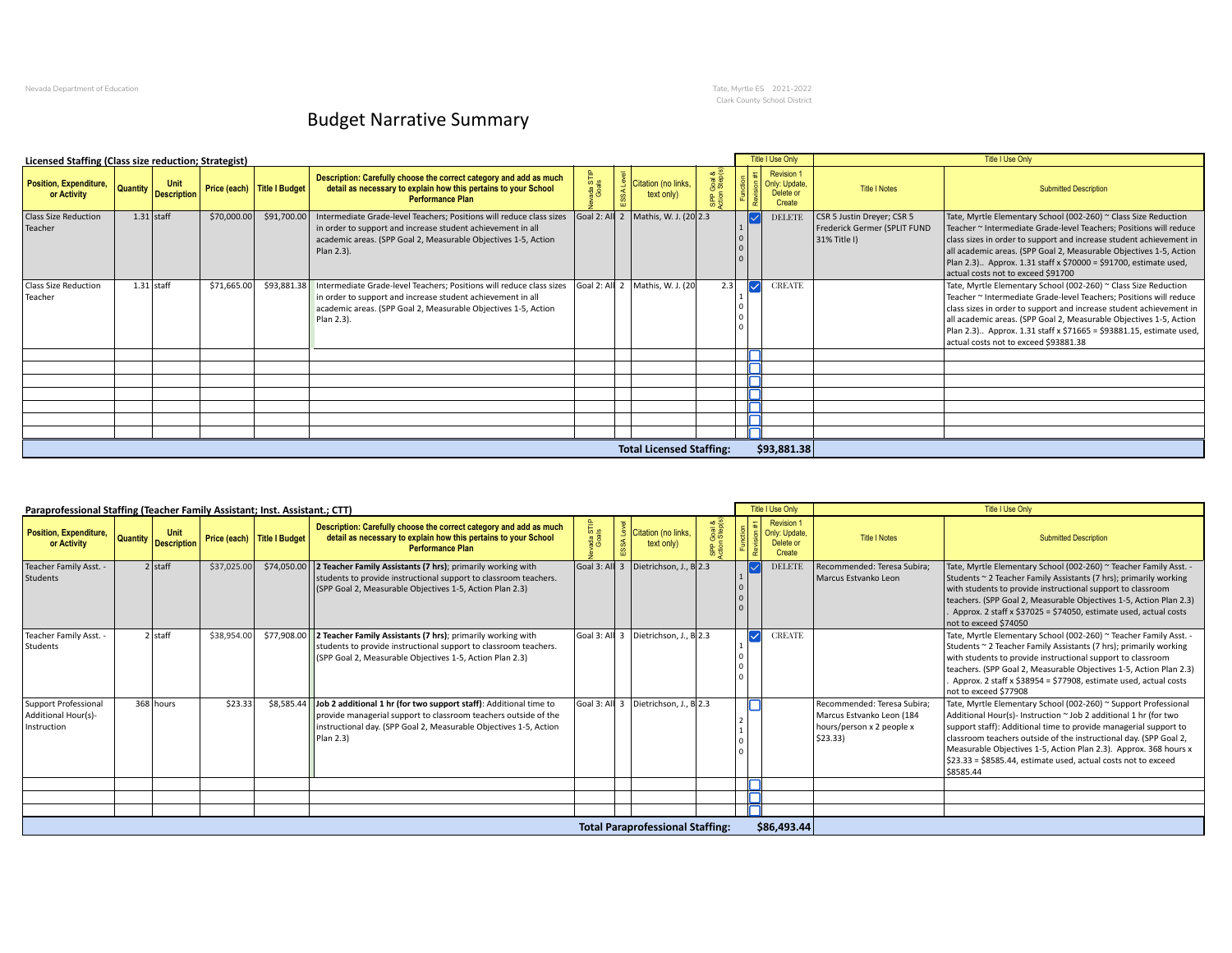| Other Salaries (Tutoring; Extra Duty; Site Liaison; Prep Buyout; Substitutes) |          |                            |                             |                                                                                                                                                                                                                                                                                                                         |                  |                                                                  |                        | Title I Use Only                                         | <b>Title I Use Only</b>                                                             |                                                                                                                                                                                                                                                                                                                                                                                                                                                                                                       |  |  |  |  |
|-------------------------------------------------------------------------------|----------|----------------------------|-----------------------------|-------------------------------------------------------------------------------------------------------------------------------------------------------------------------------------------------------------------------------------------------------------------------------------------------------------------------|------------------|------------------------------------------------------------------|------------------------|----------------------------------------------------------|-------------------------------------------------------------------------------------|-------------------------------------------------------------------------------------------------------------------------------------------------------------------------------------------------------------------------------------------------------------------------------------------------------------------------------------------------------------------------------------------------------------------------------------------------------------------------------------------------------|--|--|--|--|
| Position, Expenditure,<br>or Activity                                         | Quantity | Unit<br><b>Description</b> | Price (each) Title I Budget | Description: Carefully choose the correct category and add as much<br>detail as necessary to explain how this pertains to your School<br><b>Performance Plan</b>                                                                                                                                                        | ada STI<br>Coals | Citation (no links,<br>text only)                                |                        | <b>Revision 1</b><br>Only: Update<br>Delete or<br>Create | <b>Title I Notes</b>                                                                | <b>Submitted Description</b>                                                                                                                                                                                                                                                                                                                                                                                                                                                                          |  |  |  |  |
| Extra duty - Licensed -<br>Site Liaison                                       |          | 72 hours                   | \$23.00                     | \$1,656.00 Teacher to complete Title I duties (tracking prep buyouts,<br>substitute usage, purchases, and compliance tasks) outside of the<br>instructional day.                                                                                                                                                        |                  | Goal 5: All $\overline{4}$ Enables staff to $\overline{1,3,2.2}$ | ▮◡                     | <b>DELETE</b>                                            | Recommended: TBD                                                                    | Tate, Myrtle Elementary School (002-260) ~ Extra duty - Licensed -<br>Site Liaison ~ Teacher to complete Title I duties (tracking prep<br>buyouts, substitute usage, purchases, and compliance tasks)<br>outside of the instructional day. . Approx. 72 hours x \$23 = \$1656,<br>estimate used. actual costs not to exceed \$1656                                                                                                                                                                    |  |  |  |  |
| Prep Buyout<br>Professional<br>Development                                    |          | 1068 hours                 | \$45.50                     | \$48,630.88 Weekly PD focused on instructional practices aligned with the<br>School Performance Framework such as differentiated instruction.<br>data analysis, and strategies for ELLs. (SPP Goal 1, Measurable<br>Objectives 1-5, Action Plan 1.1 and 1.3; SPP Goal 2, Measurable<br>Objectives 1-5, Action Plan 2.1) |                  | $\vert$ Goal 6: All 3 $\vert$ Yoon, K. S., Dunc 1.1, 1.3,        |                        | $\sqrt{\phantom{a}}$ DELETE                              | Avg FY21 Hourly Rate \$45.50 x<br>50 Licensed teachers x<br>approximately 22 weeks. | Tate, Myrtle Elementary School (002-260) ~ Prep Buyout -<br>Professional Development ~ Weekly PD focused on instructional<br>practices aligned with the School Performance Framework such as<br>differentiated instruction, data analysis, and strategies for ELLs.<br>(SPP Goal 1, Measurable Objectives 1-5, Action Plan 1.1 and 1.3;<br>SPP Goal 2, Measurable Objectives 1-5, Action Plan 2.1). Approx.<br>1068 hours x \$45.5 = \$48594, estimate used, actual costs not to<br>exceed \$48630.88 |  |  |  |  |
| Prep Buyout<br>Professional<br>Development                                    |          | 1105 hours                 | \$45.50                     | \$50,277.50 Weekly PD focused on instructional practices aligned with the<br>School Performance Framework such as differentiated instruction.<br>data analysis, and strategies for ELLs. (SPP Goal 1, Measurable<br>Objectives 1-5, Action Plan 1.1 and 1.3; SPP Goal 2, Measurable<br>Objectives 1-5, Action Plan 2.1) |                  | Goal 6: All 3   Yoon, K. S., Dunc 1.1, 1.3,                      | $ \! \triangledown\! $ | <b>CREATE</b>                                            |                                                                                     | Tate, Myrtle Elementary School (002-260) ~ Prep Buyout<br>Professional Development ~ Weekly PD focused on instructional<br>practices aligned with the School Performance Framework such as<br>differentiated instruction, data analysis, and strategies for ELLs.<br>(SPP Goal 1, Measurable Objectives 1-5, Action Plan 1.1 and 1.3;<br>SPP Goal 2, Measurable Objectives 1-5, Action Plan 2.1). Approx.<br>1105 hours x \$45.5 = \$50277.5, estimate used, actual costs not to<br>exceed \$50277.5  |  |  |  |  |
| Substitute -<br>Collaboration                                                 |          | $45$ days                  | \$134.00                    | \$6.030.00 Teachers will collaborate one to two times each semester to use<br>data from MAP to ensure that instructional planning and practices<br>meet the rigor of NVACs. (SPP Goal 1, Measurable Objectives 1-5,<br>Action Plan 1.1 and 1.3; SPP Goal 2, Measurable Objectives 1-5,<br>Action Plan 2.1)              |                  | Goal 6: All 1 Dorsey, Windy. (11.1, 1.3,                         |                        | <b>DELETI</b>                                            | 45 substitutes @ \$120/day (w/o<br>fringe)                                          | Tate, Myrtle Elementary School (002-260) ~ Substitute -<br>Collaboration ~ Teachers will collaborate one to two times each<br>semester to use data from MAP to ensure that instructional<br>planning and practices meet the rigor of NVACs. (SPP Goal 1,<br>Measurable Objectives 1-5, Action Plan 1.1 and 1.3; SPP Goal 2,<br>Measurable Objectives 1-5, Action Plan 2.1). Approx. 45 days x<br>\$134 = \$6030, estimate used, actual costs not to exceed \$6030                                     |  |  |  |  |
|                                                                               |          |                            |                             |                                                                                                                                                                                                                                                                                                                         |                  |                                                                  |                        |                                                          |                                                                                     |                                                                                                                                                                                                                                                                                                                                                                                                                                                                                                       |  |  |  |  |
|                                                                               |          |                            |                             |                                                                                                                                                                                                                                                                                                                         |                  |                                                                  |                        |                                                          |                                                                                     |                                                                                                                                                                                                                                                                                                                                                                                                                                                                                                       |  |  |  |  |
|                                                                               |          |                            |                             |                                                                                                                                                                                                                                                                                                                         |                  | <b>Total Other Salaries:</b>                                     |                        | \$50,277.50                                              |                                                                                     |                                                                                                                                                                                                                                                                                                                                                                                                                                                                                                       |  |  |  |  |

| Title I Budget Summary  |              |
|-------------------------|--------------|
| <b>Total Allocation</b> | \$320,380.00 |
| <b>Funds Designated</b> | \$320,380.00 |
| Remaining Balance       | \$-          |
| $\bullet$               |              |
| PISA Allocation         | \$3,203.80   |
| Designated PISA Funds   | \$3,203.80   |
| Remaining PISA Balance  | Ŝ-           |
|                         |              |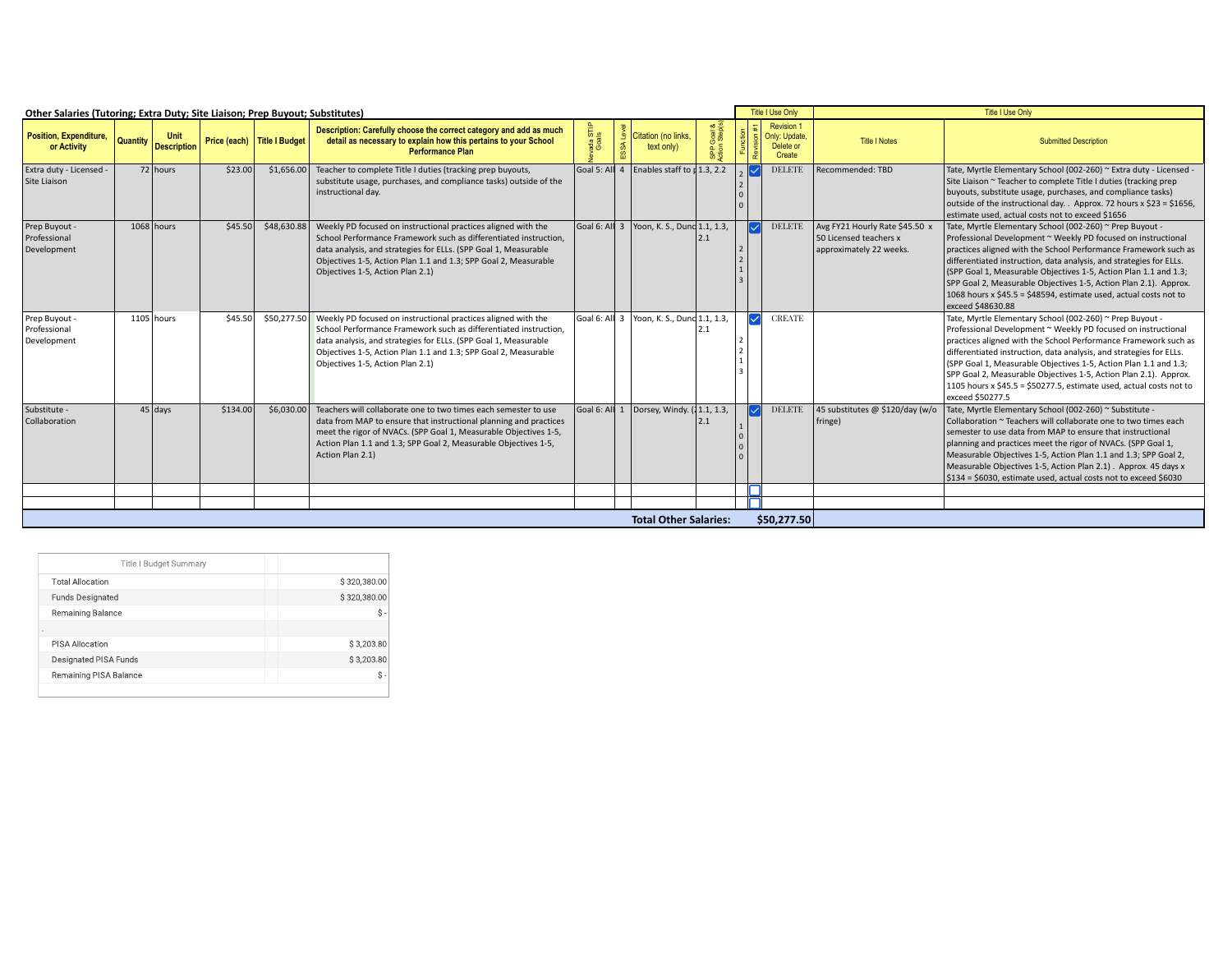Nevada Department of Education Tate, Myrtle ES 2021-2022 Clark County School District

## Budget Narrative Summary

| <b>Materials, Technology, and Services</b>                         |          |                    |          |                             |                                                                                                                                                                                                                                                                |                 |                                                 |                             | <b>Title I Use Only</b>                                   |                                                                                                  | <b>Title I Use Only</b>                                                                                                                                                                                                                                                                                                                                                                                                                |
|--------------------------------------------------------------------|----------|--------------------|----------|-----------------------------|----------------------------------------------------------------------------------------------------------------------------------------------------------------------------------------------------------------------------------------------------------------|-----------------|-------------------------------------------------|-----------------------------|-----------------------------------------------------------|--------------------------------------------------------------------------------------------------|----------------------------------------------------------------------------------------------------------------------------------------------------------------------------------------------------------------------------------------------------------------------------------------------------------------------------------------------------------------------------------------------------------------------------------------|
| Position, Expenditure,<br>or Activity                              | Quantity | <b>Description</b> |          | Price (each) Title I Budget | Description: Carefully choose the correct category and add as much<br>detail as necessary to explain how this pertains to your School<br><b>Performance Plan</b>                                                                                               | ada ST<br>Goals | Citation (no links.<br>text only)               | $\frac{8}{2}$<br><b>Bec</b> | <b>Revision 1</b><br>Only: Update,<br>Delete or<br>Create | <b>Title I Notes</b>                                                                             | <b>Submitted Description</b>                                                                                                                                                                                                                                                                                                                                                                                                           |
| Professional Tech<br>Services - Student<br><b>Support Services</b> |          | 772 students       | \$26.36  |                             | \$20,350.00 Communities In Schools (CIS): The bilingual CIS Facilitator will<br>provide academic, behavioral, and language support for students<br>identified as "at-risk." (SPP Goal 1, Measurable Objectives 1-5,<br>Action Plan 1.2).                       |                 | Goal 6: All 4   Blank, M.R. (200 1.2            |                             |                                                           | Quote on-file                                                                                    | Tate, Myrtle Elementary School (002-260) ~ Professional Tech<br>Services - Student Support Services ~ Communities In Schools (CIS):<br>The bilingual CIS Facilitator will provide academic, behavioral, and<br>language support for students identified as "at-risk." (SPP Goal 1,<br>Measurable Objectives 1-5, Action Plan 1.2) Approx. 772 students<br>x \$26.36 = \$20349.92, estimate used, actual costs not to exceed<br>\$20350 |
| Professional Tech<br>Services - Student<br><b>Support Services</b> |          | 772 students       | \$5.11   |                             | \$3,950.00 Truancy Diversion Program, Eighth District Judicial Court; will work<br>with identified students to reduce absenteeism. (SPP Goal 1,<br>Measurable Objectives 1-5, Action Plan 1.2)                                                                 |                 | Goal 3: All 3 Henderson, A. & 1.2               |                             |                                                           | Quote on-file                                                                                    | Tate, Myrtle Elementary School (002-260) ~ Professional Tech<br>Services - Student Support Services ~ Truancy Diversion Program,<br>Eighth District Judicial Court; will work with identified students to<br>reduce absenteeism. (SPP Goal 1, Measurable Objectives 1-5,<br>Action Plan 1.2). Approx. 772 students x \$5.11 = \$3944.92,<br>estimate used, actual costs not to exceed \$3950                                           |
| <b>Web Based Programs</b><br>Instruction                           |          | 772 students       | \$27.08  |                             | \$20,910.00 i-Ready Assessment and Personalized Instruction Math and Reading Goal 3: All 3 Promising Praction<br>Site License, Curriculum Associates; supplementing Tier 1 reading<br>instruction. (SPP Goal 1, Measurable Objectives 1-5, Action Plan<br>1.3) |                 |                                                 |                             | <b>DELETE</b>                                             | Quote on-file                                                                                    | Tate, Myrtle Elementary School (002-260) ~ Web Based Programs<br>Instruction ~ i-Ready Assessment and Personalized Instruction<br>Math and Reading Site License, Curriculum Associates;<br>supplementing Tier 1 reading instruction. (SPP Goal 1, Measurable<br>Objectives 1-5, Action Plan 1.3). Approx. 772 students x \$27.08 =<br>\$20905.76, estimate used, actual costs not to exceed \$20910                                    |
| Items of Value -<br>Technical<br>Instructional                     |          | 57 devices         | \$361.00 |                             | \$20,910.00 Chromebooks; used by students to access online assessments and<br>instructional programs including but not limited to AR/STAR and<br>iReady.                                                                                                       |                 | Goal 3: All 3 Promising Practic 1.3             |                             | $\triangledown$ CREATE                                    |                                                                                                  | Tate, Myrtle Elementary School (002-260) ~ Items of Value -<br>Technical - Instructional ~ Chromebooks; used by students to<br>access online assessments and instructional programs including but<br>not limited to AR/STAR and iReady. . Approx. 57 devices x \$361 =<br>\$20577, estimate used, actual costs not to exceed \$20910                                                                                                   |
| Web Based Programs<br>Instruction                                  |          | 772 students       | \$9.00   |                             | \$6,967.68 Accelerated Reader/STAR Reading, Renaissance Learning: Provide<br>Accelerated Reader and STAR access, supplementing Tier 1 reading<br>instruction. (SPP Goal 1, Measurable Objectives 1-5, Action Plan<br>1.3)                                      |                 | Goal 3: All 3 Promising Practio 1.3             |                             |                                                           | Quote on-file (550 AR individual<br>licenses @ \$6.58 per student;<br>STAR @ \$4.44 per student) | Tate, Myrtle Elementary School (002-260) ~ Web Based Programs -<br>Instruction ~ Accelerated Reader/STAR Reading, Renaissance<br>Learning: Provide Accelerated Reader and STAR access,<br>supplementing Tier 1 reading instruction. (SPP Goal 1, Measurable<br>Objectives 1-5, Action Plan 1.3)<br>Approx. 772 students x \$9 = \$6948, estimate used, actual costs<br>not to exceed \$6967.68                                         |
| Professional Tech<br>Services - Student<br><b>Support Services</b> |          | 772 students       | \$3.30   |                             | \$2,550.00 Future Smiles will provide dental health screenings and<br>preventative care to reduce absenteeism due to appointments<br>and/or poor health due to oral disease. (SPP Goal 1, Measurable<br>Objectives 1-5, Action Plan 1.2)                       |                 | Goal 1: All 4 The Sealant Worl 1.2              |                             |                                                           | Quote on-file                                                                                    | Tate, Myrtle Elementary School (002-260) ~ Professional Tech<br>Services - Student Support Services ~ Future Smiles will provide<br>dental health screenings and preventative care to reduce<br>absenteeism due to appointments and/or poor health due to oral<br>disease. (SPP Goal 1, Measurable Objectives 1-5, Action Plan 1.2).<br>Approx. 772 students x \$3.3 = \$2547.6, estimate used, actual costs<br>not to exceed \$2550   |
|                                                                    |          |                    |          |                             |                                                                                                                                                                                                                                                                |                 |                                                 |                             |                                                           |                                                                                                  |                                                                                                                                                                                                                                                                                                                                                                                                                                        |
|                                                                    |          |                    |          |                             |                                                                                                                                                                                                                                                                |                 |                                                 |                             |                                                           |                                                                                                  |                                                                                                                                                                                                                                                                                                                                                                                                                                        |
|                                                                    |          |                    |          |                             |                                                                                                                                                                                                                                                                |                 |                                                 |                             |                                                           |                                                                                                  |                                                                                                                                                                                                                                                                                                                                                                                                                                        |
|                                                                    |          |                    |          |                             |                                                                                                                                                                                                                                                                |                 | <b>Total Supplies, Equipment, and Services:</b> |                             | \$54,727.68                                               |                                                                                                  |                                                                                                                                                                                                                                                                                                                                                                                                                                        |

| Parent Involvement Additional Funds          |                                         |                            |                             |                                                                                                                                                                  |            |                   |      | Title I Use Only                |                      | <b>Title I Use Only</b> |
|----------------------------------------------|-----------------------------------------|----------------------------|-----------------------------|------------------------------------------------------------------------------------------------------------------------------------------------------------------|------------|-------------------|------|---------------------------------|----------------------|-------------------------|
| <b>Position, Expenditure,</b><br>or Activity | <b>Collection Collection Collection</b> | Unit<br><b>Description</b> | Price (each) Title I Budget | Description: Carefully choose the correct category and add as much<br>detail as necessary to explain how this pertains to your School<br><b>Performance Plan</b> | <u>≍ ຕ</u> | text only)<br>ESS | .- W | Revision<br>Delete or<br>Create | <b>Title I Notes</b> | ubmitted Description    |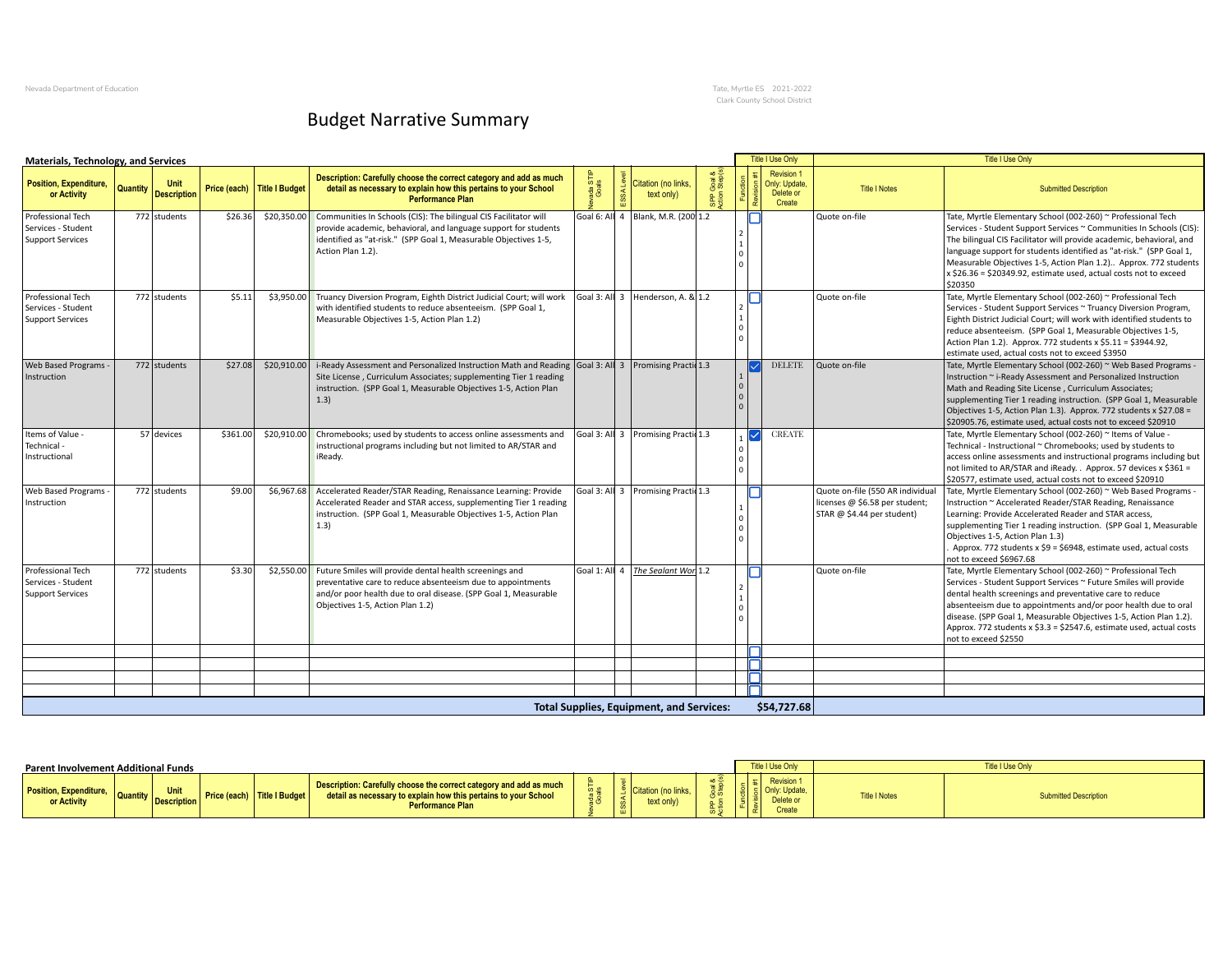| Professional Tech<br>Services - Parenting | 772 families | \$45.33 | \$35,000.00 | Boys Town: (a) In-Home Family Services access, (b) Care<br>Coordination access, (c) On-Site Consultant (1-2 times a week), (d)<br>Common Sense Parenting Classes (two each year) *included with<br>package for free, (e) Parenting Cafes (30 min. course to engage<br>family in services) *included with package for free. (SPP Goal 1,<br>Measurable Objectives 1-5, Action Plan 1.2 SPP Goal 3, Measurable<br>Objectives 1-2, Action Plan 3.2) |  | Goal 6: All 3 Suter, J.C. & Brun 1.2, 3.2         |             | Quote on-file<br>An amendment is needed to<br>move the funds from<br>5320000000 to 5340000000.<br>When the supplemental was<br>created, the funds were placed<br>in the wrong G/L.<br>ikn | Tate, Myrtle Elementary School (002-260) ~ Professional Tech<br>Services - Parenting ~ Boys Town: (a) In-Home Family Services<br>access, (b) Care Coordination access, (c) On-Site Consultant (1-2<br>times a week), (d) Common Sense Parenting Classes (two each<br>year) *included with package for free, (e) Parenting Cafes (30 min.<br>course to engage family in services) *included with package for<br>free. (SPP Goal 1, Measurable Objectives 1-5, Action Plan 1.2 SPP |
|-------------------------------------------|--------------|---------|-------------|--------------------------------------------------------------------------------------------------------------------------------------------------------------------------------------------------------------------------------------------------------------------------------------------------------------------------------------------------------------------------------------------------------------------------------------------------|--|---------------------------------------------------|-------------|-------------------------------------------------------------------------------------------------------------------------------------------------------------------------------------------|----------------------------------------------------------------------------------------------------------------------------------------------------------------------------------------------------------------------------------------------------------------------------------------------------------------------------------------------------------------------------------------------------------------------------------------------------------------------------------|
|                                           |              |         |             |                                                                                                                                                                                                                                                                                                                                                                                                                                                  |  |                                                   |             | 9/10/21                                                                                                                                                                                   | Goal 3, Measurable Objectives 1-2, Action Plan 3.2). Approx. 772<br>families x \$45.33 = \$34994.76, estimate used, actual costs not to<br>exceed \$35000                                                                                                                                                                                                                                                                                                                        |
|                                           |              |         |             |                                                                                                                                                                                                                                                                                                                                                                                                                                                  |  |                                                   |             |                                                                                                                                                                                           |                                                                                                                                                                                                                                                                                                                                                                                                                                                                                  |
|                                           |              |         |             |                                                                                                                                                                                                                                                                                                                                                                                                                                                  |  |                                                   |             |                                                                                                                                                                                           |                                                                                                                                                                                                                                                                                                                                                                                                                                                                                  |
|                                           |              |         |             |                                                                                                                                                                                                                                                                                                                                                                                                                                                  |  |                                                   |             |                                                                                                                                                                                           |                                                                                                                                                                                                                                                                                                                                                                                                                                                                                  |
|                                           |              |         |             |                                                                                                                                                                                                                                                                                                                                                                                                                                                  |  |                                                   |             |                                                                                                                                                                                           |                                                                                                                                                                                                                                                                                                                                                                                                                                                                                  |
|                                           |              |         |             |                                                                                                                                                                                                                                                                                                                                                                                                                                                  |  | <b>Total Parent Involvement Additional Funds:</b> | \$35,000.00 |                                                                                                                                                                                           |                                                                                                                                                                                                                                                                                                                                                                                                                                                                                  |

| Title I Budget Summary  |              |
|-------------------------|--------------|
| <b>Total Allocation</b> | \$320,380.00 |
| <b>Funds Designated</b> | \$320,380.00 |
| Remaining Balance       | Ś -          |
| ٠                       |              |
| PISA Allocation         | \$3,203.80   |
| Designated PISA Funds   | \$3,203.80   |
| Remaining PISA Balance  | Ś-           |